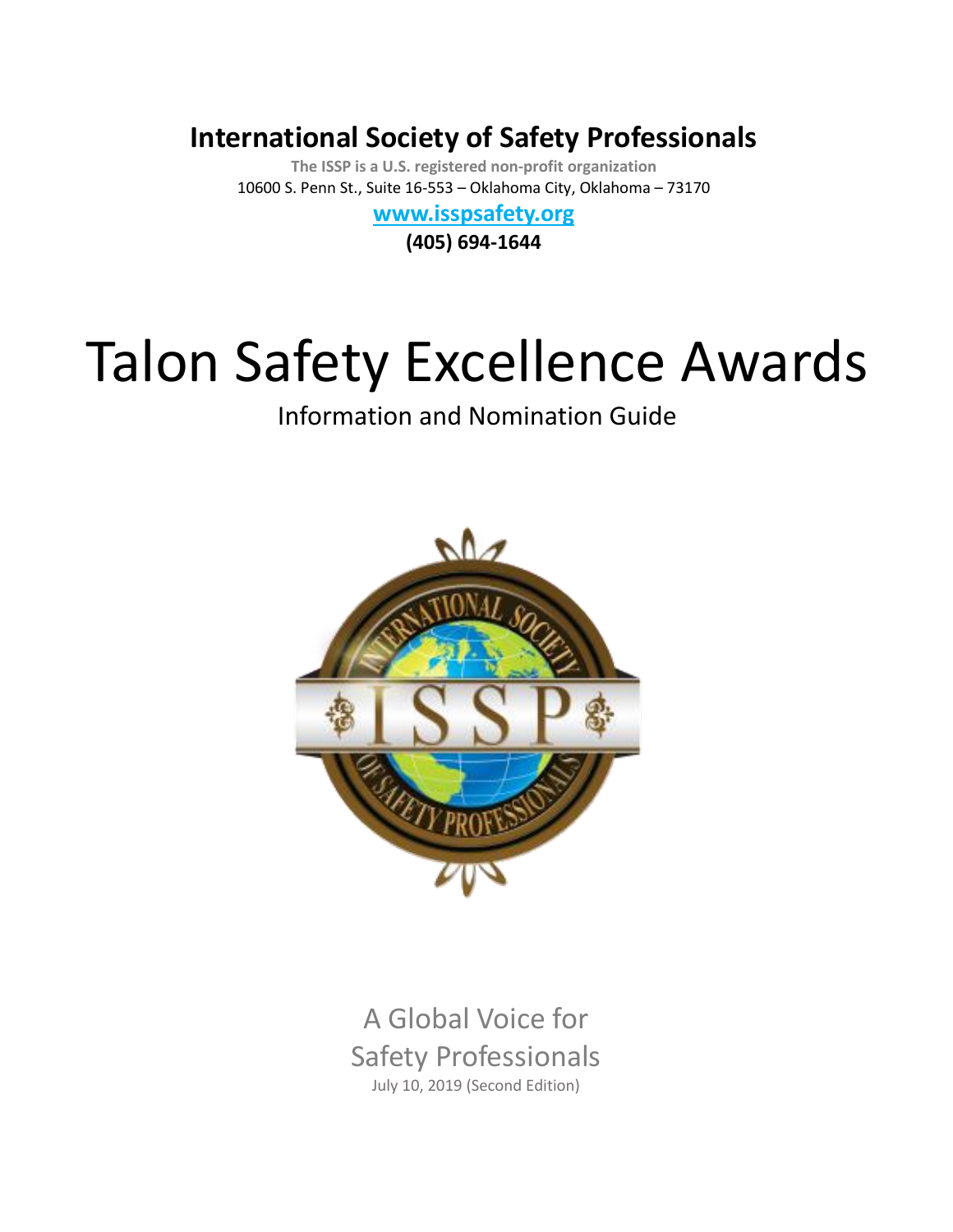Information and Nomination Guide

# Table of Contents

| Must I be an ISSP member to nominate or receive a Talon Safety Excellence Award? 3 |  |
|------------------------------------------------------------------------------------|--|
|                                                                                    |  |
|                                                                                    |  |
|                                                                                    |  |
|                                                                                    |  |
|                                                                                    |  |
|                                                                                    |  |
|                                                                                    |  |
|                                                                                    |  |
|                                                                                    |  |
|                                                                                    |  |

Anyone is eligible to nominate or be nominated for an ISSP Talon Award. ISSP membership IS NOT required. The Talon Award was established to recognize excellence and advance safety.

For additional information, email us at: **contact@isspsafety.org** or call (US) 405.694.1644

**Talon Safety Excellence Awards**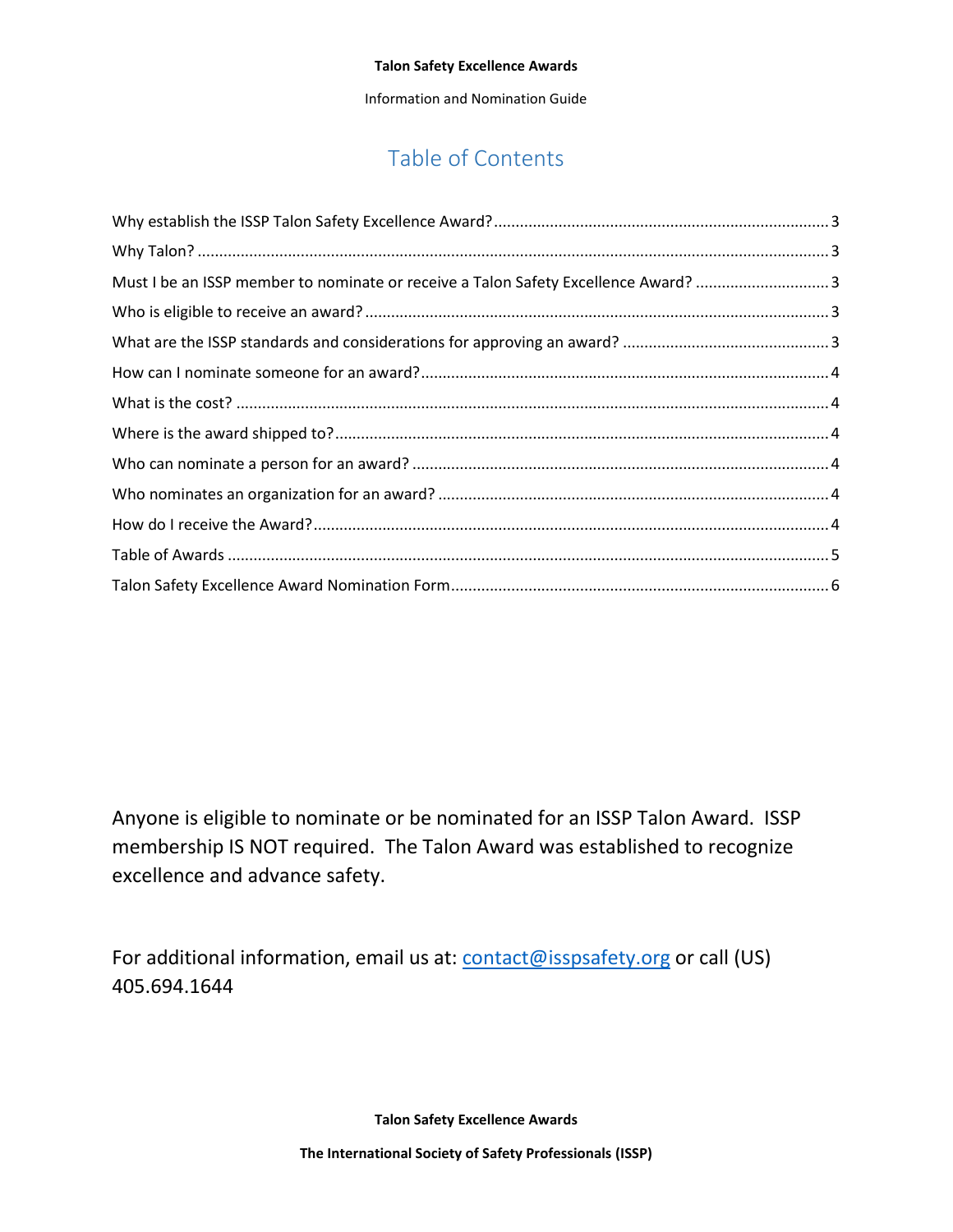#### Information and Nomination Guide

## <span id="page-2-0"></span>**Why establish the ISSP Talon Safety Excellence Award?**

The International Society of Safety Professionals (ISSP) established the Talon Safety Excellence Award to formally recognize safety managers, organizational leaders, other personnel, and organizations for a significant and meaningful contribution to safety. The ISSP is dedicated to advancing the global safety effort. Recognizing meaningful safety contributions is critical to achieving that objective.

## <span id="page-2-1"></span>**Why Talon?**

Talons are tools used by the great birds of prey to achieve victory. Each ISSP safety excellence award is named after one of several great birds of prey. These magnificent birds are rulers in their environment and are recognized as being superior in their respective communities, as are top safety professionals and safety performers. As such, it is fitting to name ISSP's Safety Excellence Award program after these great and majestic birds.

## <span id="page-2-2"></span>**Must I be an ISSP member to nominate or receive a Talon Safety Excellence Award?**

No. Anyone can nominate or be nominated for an award. The ISSP is dedicated to fostering and facilitating the highest level of safety accomplishment for an organization. Recognition of safety excellence is essential for achieving high levels of safety performance and maintaining a positive safety culture. As such, anyone and any organization is encouraged to participate in ISSP's Talon Safety Excellence Award program.

### <span id="page-2-3"></span>**Who is eligible to receive an award?**

Any deserving individual, team, or organization can be nominated for a Talon award. (see *Table of Awards*)

### <span id="page-2-4"></span>**What are the ISSP standards and considerations for approving an award?**

Nominees ARE NOT automatically approved. In order to preserve the integrity of the Talon Safety Excellence Award program, the ISSP Awards Review Committee will conduct an in-depth review to determine the suitability of each nominee. This assessment may consist of contacting references and beneficiaries of the safety contributions, if deemed necessary, to learn more about the nominee. To be approved, a nominee must be upstanding, respectable, and possess highly regarded character. The ISSP reserves the right to deny any nomination without stating reason or cause.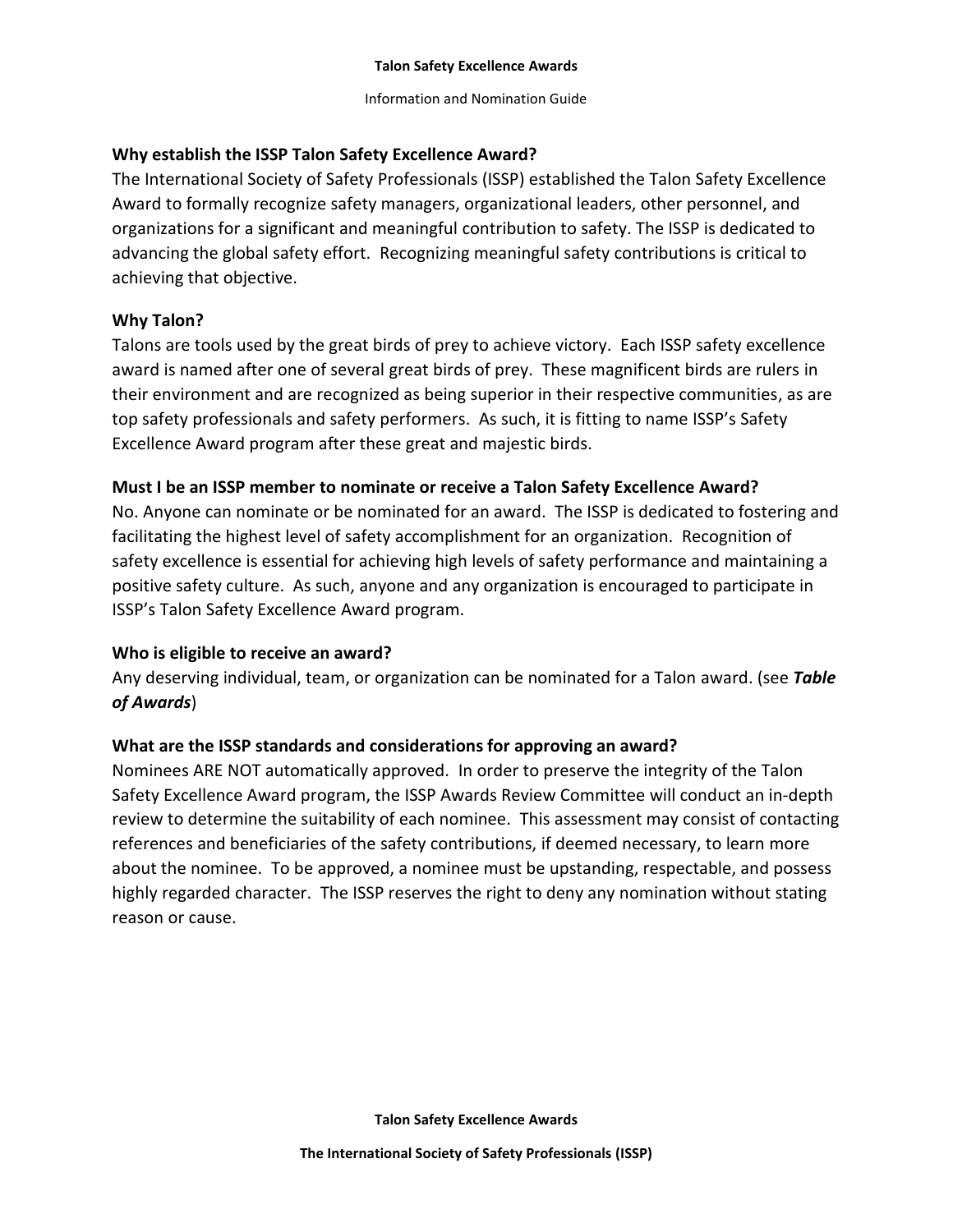Information and Nomination Guide

## <span id="page-3-0"></span>**How can I nominate someone for an award?**

Nominating someone is easy.

- 1. Go t[o www.isspsafety.org](http://www.isspsafety.org/)
- 2. Click on "Talon Safety Award"
- 3. Download and complete the nomination form. Once complete, upload the nomination form to the website under the "Nominate" tab. Enter your contact information, including email address and shipping address. Enter your credit card information. Your card will not be charged unless the nomination is approved.
- 4. The Award Review Committee will evaluate the nomination and provide direct feedback.
- 5. If the nomination is approved a certificate will be emailed and a plaque will be mailed to the nominating party for presentation.
- 6. Submit pictures of the award being presented to be added to the TSEA Hall of Fame by emailing to [contact@isspsafety.org!](mailto:contact@isspsafety.org)

# <span id="page-3-1"></span>**What is the cost?**

\$200 USD per approved nomination.

# <span id="page-3-2"></span>**Where is the award shipped to?**

The approved award is mailed to the nominating party to present. Additionally, the certificate is emailed to the nominating party to present. *Note – Due to mailing restrictions, some international locations may receive only the emailed certificate.* 

# <span id="page-3-3"></span>**Who can nominate a person for an award?**

Anyone that believes a person, team, or organization they know of is deserving. This is an excellent opportunity for employees to nominate each other for a significant safety award.

# <span id="page-3-4"></span>**Who nominates an organization for an award?**

Anyone that believes an organization they know of is deserving. It is acceptable to nominate your organization.

# <span id="page-3-5"></span>**How do I receive the Award?**

The plaque is shipped to an address specified by the nominator. The nominator, or their designee, is responsible for presenting or coordinating the presentation of the award.

For additional information, send an email to: [contact@isspsafety.org](mailto:contact@isspsafety.org) or call (US) 405.694.1644

**Talon Safety Excellence Awards**

**The International Society of Safety Professionals (ISSP)**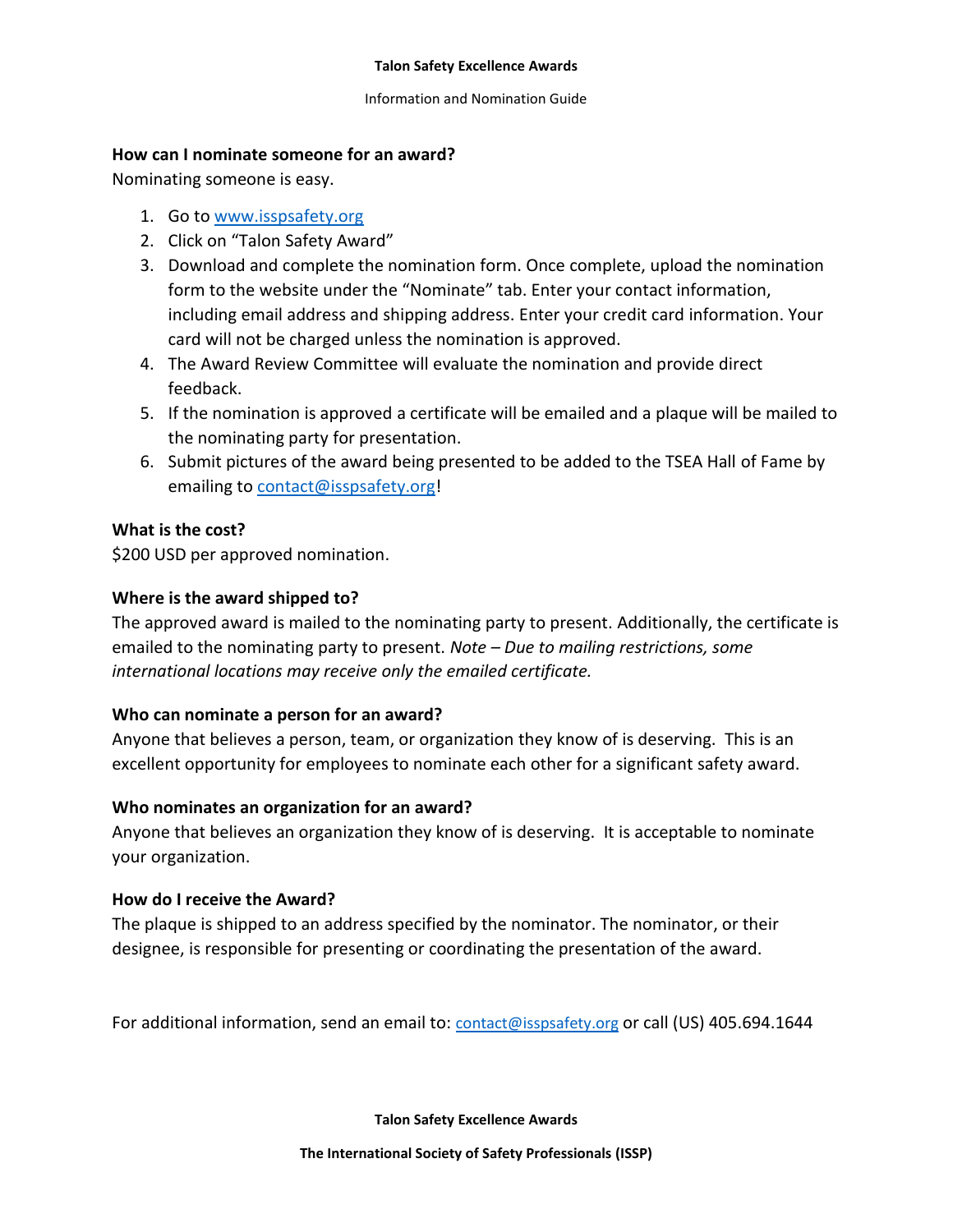#### Information and Nomination Guide

<span id="page-4-0"></span>

| <b>Table of Awards</b>                                                                                                                                                                         |                                                                         |                                                                                                                                                                                                                                                                                                                                                                                                                                                                                                                                                                                                 |  |  |  |
|------------------------------------------------------------------------------------------------------------------------------------------------------------------------------------------------|-------------------------------------------------------------------------|-------------------------------------------------------------------------------------------------------------------------------------------------------------------------------------------------------------------------------------------------------------------------------------------------------------------------------------------------------------------------------------------------------------------------------------------------------------------------------------------------------------------------------------------------------------------------------------------------|--|--|--|
| Award                                                                                                                                                                                          | <b>Designation</b>                                                      | <b>Standards</b>                                                                                                                                                                                                                                                                                                                                                                                                                                                                                                                                                                                |  |  |  |
| <b>Falcon Award</b>                                                                                                                                                                            | Awarded for excellence in safety<br>management                          | Awarded to Safety Manager/Director for exceptional contribution to<br>their organization safety initiative, including:<br>Significant improvement of safety infrastructure.<br>$\bullet$<br>Significant contribution to organizational safety objectives.<br>Significant self-improvement and or professional<br>development.<br>Innovation and implementation of safety tools that<br>significantly improve or enhance safety.<br>Noteworthy contribution to the safety community at large.                                                                                                    |  |  |  |
| Eagle Award                                                                                                                                                                                    | Awarded for leadership or<br>management contribution to<br>safety       | Awarded to organizational leaders and senior managers for significant<br>contribution to their organization's safety program, including:<br>Significant involvement or support resulting in enhanced<br>safety culture or safety achievement.<br>Demonstrating support and involvement of the organization's<br>safety program through resourcing safety management<br>professional development and promotion of safety.<br>Demonstrating a high degree of organizational safety<br>objective achievement.                                                                                      |  |  |  |
| Hawk Award                                                                                                                                                                                     | Awarded to supervisors and line<br>employees for safety<br>contribution | Awarded to supervisors and line employees for significant support of<br>their organization's safety objectives, including:<br>Assuming a role as "Safety Champion" on the floor or<br>workplace.<br>Making an innovative safety suggestion.<br>Extraordinary promotion of or contribution to organization<br>safety goals.                                                                                                                                                                                                                                                                      |  |  |  |
| Osprey Award                                                                                                                                                                                   | Awarded for lifetime, career, or<br>safety innovation contribution      | Awarded to safety professionals for significant lifetime, career, or<br>safety innovation Contribution, including:<br>Years of contributions to the safety community at large.<br>Lifetime safety contribution or achievement in a respective<br>$\bullet$<br>industry or aspect of safety, such as: trucking, oil & gas,<br>healthcare, construction, aviation, mining, transit, rail, etc. or<br>human factors, investigation, ergonomics, safety management<br>process, or other related areas.<br>Significant contribution to safety through authoring<br>publications, books, or articles. |  |  |  |
| Kettle Award<br>Hawks form kettles (flocks)<br>prior to migration. Kettling<br>serves as a form of avian<br>communication, as well as<br>a way of gaining altitude<br>and conserving strength. | Awarded to a team for<br>significant safety contribution                | Awarded to a team of safety personnel for significant contribution to<br>their organization or the safety community at large, including:<br>contribution to the organization's safety goals.<br>Innovation that significantly improved or enhanced safety.                                                                                                                                                                                                                                                                                                                                      |  |  |  |

**Talon Safety Excellence Awards**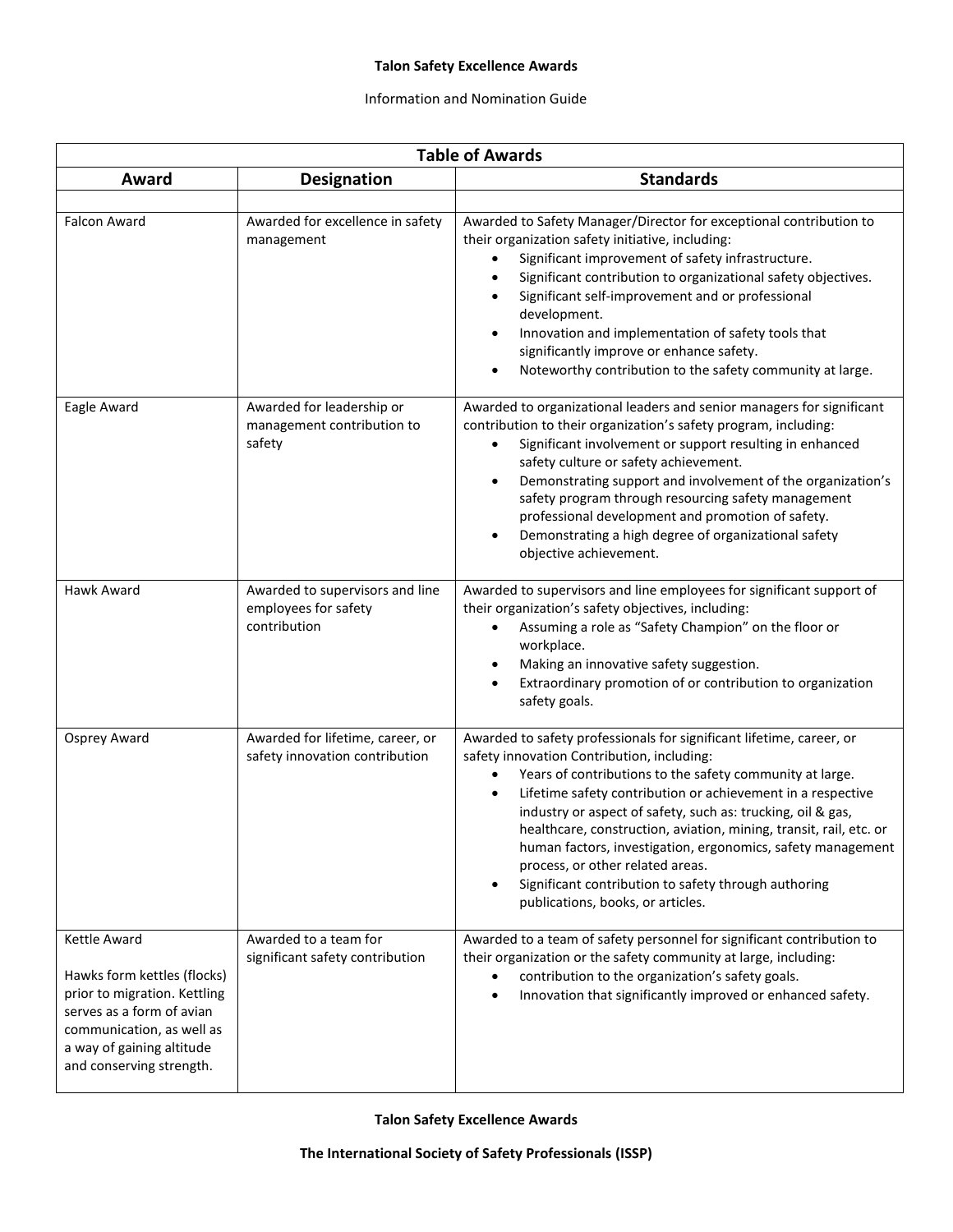#### Information and Nomination Guide

<span id="page-5-0"></span>

| <b>Talon Safety Excellence Award Nomination Form</b>                                                                                                               |                                   |        |  |  |  |
|--------------------------------------------------------------------------------------------------------------------------------------------------------------------|-----------------------------------|--------|--|--|--|
| <b>Nominated by:</b>                                                                                                                                               | Date:                             |        |  |  |  |
| Organization:                                                                                                                                                      |                                   |        |  |  |  |
| Position, title or role in the organization:                                                                                                                       |                                   |        |  |  |  |
| Address:                                                                                                                                                           |                                   |        |  |  |  |
| Email:                                                                                                                                                             |                                   |        |  |  |  |
| Telephone: (include country code)                                                                                                                                  |                                   |        |  |  |  |
|                                                                                                                                                                    |                                   |        |  |  |  |
| <b>Nominee Information:</b>                                                                                                                                        |                                   |        |  |  |  |
| Position, title or role in the organization:                                                                                                                       |                                   |        |  |  |  |
| Organization:                                                                                                                                                      |                                   |        |  |  |  |
| Address:                                                                                                                                                           |                                   |        |  |  |  |
| Email:                                                                                                                                                             |                                   |        |  |  |  |
| Telephone: (include country code)                                                                                                                                  |                                   |        |  |  |  |
|                                                                                                                                                                    |                                   |        |  |  |  |
| Select Award (only one): Falcon                                                                                                                                    | Eagle<br>Hawk<br>Kettle<br>Osprey |        |  |  |  |
| Write a brief narrative explaining why the individual, team, or organization deserves the award: (No more<br>than 500 words - use continuation sheet, if required) |                                   |        |  |  |  |
|                                                                                                                                                                    |                                   |        |  |  |  |
|                                                                                                                                                                    |                                   |        |  |  |  |
|                                                                                                                                                                    |                                   |        |  |  |  |
|                                                                                                                                                                    |                                   |        |  |  |  |
|                                                                                                                                                                    |                                   |        |  |  |  |
|                                                                                                                                                                    |                                   |        |  |  |  |
|                                                                                                                                                                    |                                   |        |  |  |  |
|                                                                                                                                                                    |                                   |        |  |  |  |
|                                                                                                                                                                    |                                   |        |  |  |  |
|                                                                                                                                                                    |                                   |        |  |  |  |
|                                                                                                                                                                    |                                   |        |  |  |  |
|                                                                                                                                                                    |                                   |        |  |  |  |
| List nominee references and contact information:                                                                                                                   |                                   |        |  |  |  |
| Name:                                                                                                                                                              | Telephone:                        | Email: |  |  |  |
| Name:                                                                                                                                                              | Telephone:                        | Email: |  |  |  |
| Name:                                                                                                                                                              | Telephone:                        | Email: |  |  |  |
|                                                                                                                                                                    |                                   |        |  |  |  |
|                                                                                                                                                                    |                                   |        |  |  |  |
|                                                                                                                                                                    |                                   |        |  |  |  |

**Talon Safety Excellence Awards**

**The International Society of Safety Professionals (ISSP)**